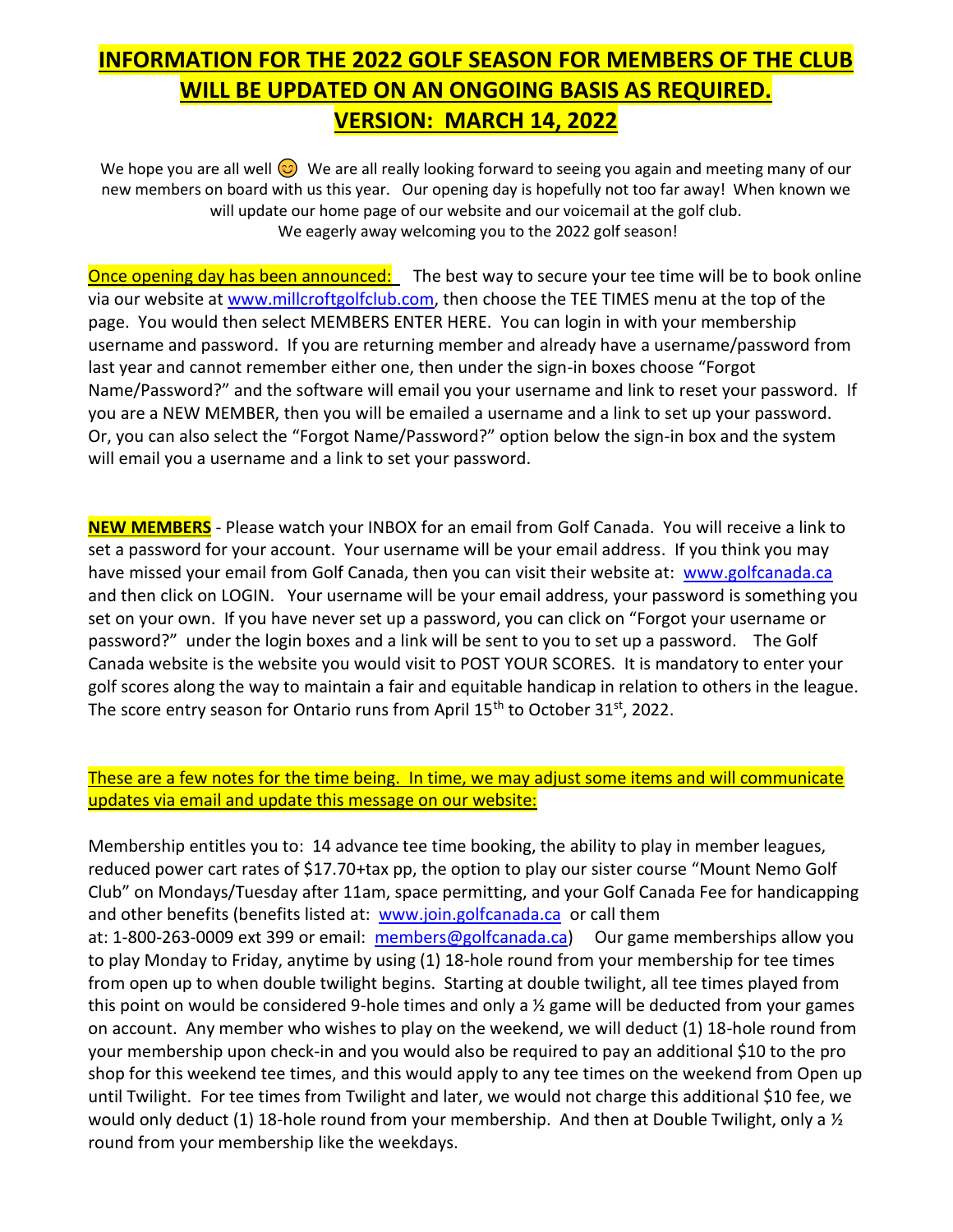We are CASHLESS within the pro shop. The dining room will continue to collect cash payments.

New for 2022 – We will be 100% PREPAID for green fees. This will apply to Public Players only. Members have already purchased their memberships and will also not need to prepay for any guests you book. We will not be booking power carts online, all times will be walking only, and power carts can be purchased for rent, if needed, once you arrive at the club. If you are booking guests in your tee time, it is your responsibility to ensure that at least 24 hours in advance you are either adjusting the number of players you have booked to the correct # OR cancelation the tee time if not needed. If you book for yourself and guests and check in with less than the # of guests you are booked for, you will be charged a "short show" fee which is 50% of the public green fee at that time, payable by the member. Any cancelations or adjustments to the # of players you have booked, must either be done online through your member account by editing or cancelling the tee time, or be emailing the pro shop at: [millcroftproshop@bellnet.ca](mailto:millcroftproshop@bellnet.ca) We will not be taking tee time edits or cancelations by phone anymore as there is no trackability as to whether someone called or not. You must use your member account online to change the booking or email the pro shop.

Arrival on the property – Please check in with the pro shop up a maximum of 20 minutes before your tee time. You are welcome to arrive earlier than 20 minutes, if you plan to sit on the patio or inside for food & beverage service, or practice on the south side (by the end of 9<sup>th</sup> hole) putting green.

Food & Beverage credits. Once you have joined the club, if your membership category has a Food & Beverage component, these funds will be applied to your account, and you may begin using them right away. For your dining room charges, please let your server know your last name and your bill will be charged to your account. The server will provide you with a chit/invoice to sign off on your charge. If you run out of funds, you can always "top up" with someone in the dining room.

Shop account. You can add money in the pro shop and maintain a credit account with them for future purchases, carts, shop items, green fees for guests, etc. if you wish.

Golf Bags After Your Round. If you are staying for lunch after your round, please put your golf bag in your car as there is not a lot of space around the clubhouse for extra bags. Nor is there a lot of room around the dining tables on patio and makes it tricky for the servers to get to the tables.

Power carts when finished being used will be washed and disinfected after each use. Single carts will be issued to those who wish to ride alone with an upcharge fee of \$10pp.

Handicap computers inside the clubhouse on lower level will not be in use this year. They can be high traffic touch points and create too many people gathering to use on lower level while others are using the restrooms. All of your scoring should be done online via Golf Canada's website.

Locker Rooms - only open to members to use the restroom as a secondary option to the main restrooms. Or to sign up on member league sheets, etc. No lockers will be in use. No showers.

Dining Room – Inside Dining will be open with no capacity restrictions. Vaccination passports are not required, nor our masks. Our outside patio, before golf, between 9's and after golf, is open to sit, grab food & beverage for the course and takeout is available. Takeout is available for "call ahead" even if you are not golfing.

## No club storage

Masks are not mandatory inside the clubhouse; however, we fully support anyone who wishes to wear one. We will continue to follow are direction issued by the Province of Ontario or Halton Public Health and update and communicate any new directives as they apply to Covid-19 and the pandemic.